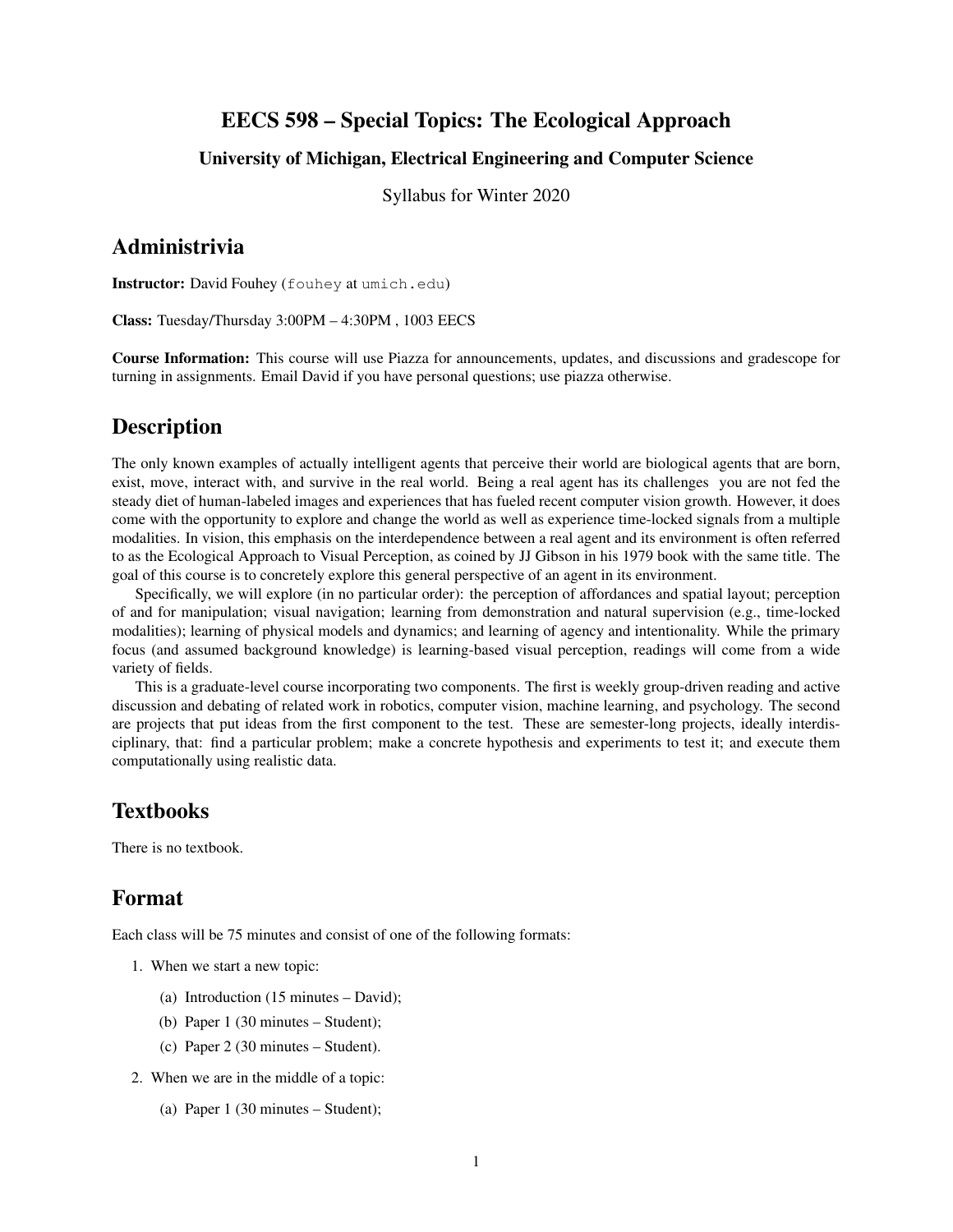- (b) Paper 2 (30 minutes Student);
- (c) 15 minutes for more paper-specific discussion, everyone all together.
- 3. When we're done with a topic:
	- (a) Paper 1 (30 minutes Student);
	- (b) Long-form Synthesis Discussion (45 minutes). This will be first in small groups (done by random number generator) and then together.

## Work and Evaluation

This is a graduate-level highly participatory class and it is assumed that if you put in a strong effort and come prepared, you will do well. There are grades as an accountability mechanism, but the point is not the grades themselves. Your project will be graded on a normal 0-100 basis. Some fraction of grading will be done on a  $\sqrt{\frac{1}{\sqrt{}}}}$  ( $\sqrt{\frac{1}{\sqrt{}}}}$ ) basis to avoid arguing worrying about the nuances of grading a two paragraph paper review. These mean (along with their corresponding numerical scores):

- $\checkmark$  +: Exceptional work (97%) in the top 10-20% of the work. It is normal to not get this.
- $\checkmark$ : Normal work (94%) this work is fine and well done, but not exceptional. This does not mean that you did poorly. This also will not be given for poor work.
- $\checkmark$  –: Poor work (85%) this work does not engage with the material in enough detail, is sloppy, or otherwise bad. I'll provide feedback for grades that are a  $\sqrt{-}$  to help you understand why they are a  $\sqrt{-}$ .
- 0: No work  $(0\%)$  this is work that does not exist, or is in the instructor's view a clear lack of good-fath effort (e.g., just a series of meows).

Your grade will be based on: (20%) Presentation and Discussion Leading; (20%) Paper reviews; (10%) Participation; (50%) Project.

#### Class Presentation / Discussion Leading (20%)

- Description: You are expected to: (1) present on at least one paper during the course of the semester; and (2) either present a second paper or lead a discussion in a small group during one of the discussions. If you present twice, your lower grade will be dropped.
- Expectations (Presentation): You are expected to talk for 20-25 minutes with 5-10 minutes of discussion. A reasonable divide might of your 20 minutes might be (for a paper where the contribution is primarily in the method): 5 minutes introduction and context; 10 minutes method; 5 minutes results. You should *summarize* the most important parts of the paper, point out the strengths.

Going over your allotted time is one of the worst sins of presentations. Be sure to practice your talk, including actually talking, even to an empty room.

- Expectations (Discussion Leading): You are expected to help organize the discussion and keep it on track.
- Grading:  $\sqrt{\frac{+}{\sqrt{\pi}}}$  by instructor

#### Paper Reviews (20%)

- Description: You are expected to write 12 short paper reviews about the papers we read over the course of the semester – one a week. You can pick any paper that we are reading, but you must submit this review *before* the paper is covered in class. The purpose of these is to incentivize you to read carefully and critically.
- Expectations: You should write three short paragraphs (about half a page) covering:
	- 1. a brief summary in your own words;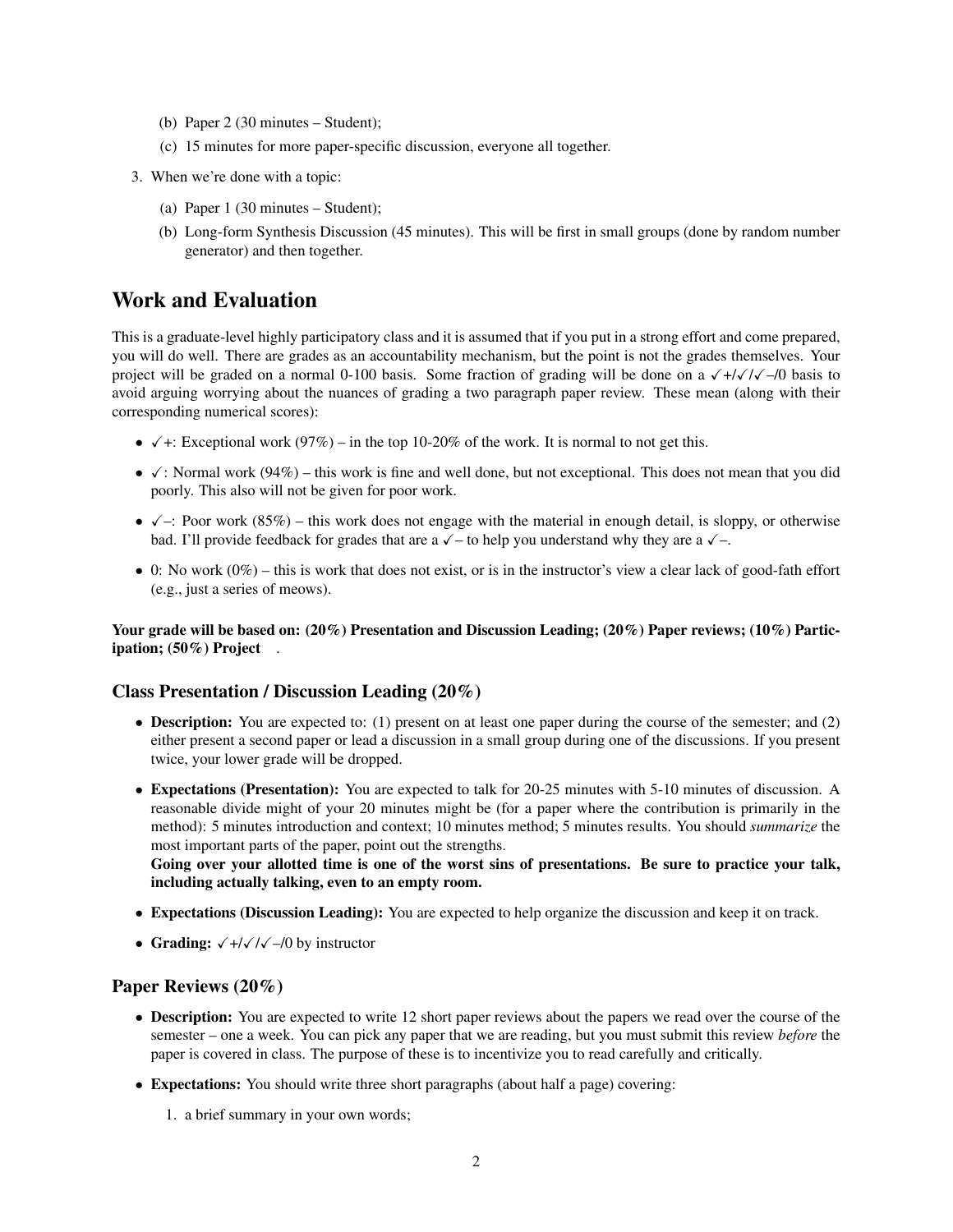- 2. the strengths of the paper;
- 3. the shortcomings of the paper.

Here are some possible things you should think about:

- 1. What might be the limitations of the approach and its assumptions: where might it fail, even if all of its components work as intended?
- 2. What might this paper have done that was previously impossible?
- 3. What are broader take-aways from the paper that can be applied elsewhere?
- 4. What's the most important part of the paper or the method?
- 5. Do the experiments justify the paper's argument?

Be sure to separate the paper *in retrospect* from the paper *when it was published*, and always remember that while criticizing (in hindsight) is often easy, it is equally important to learn to see the good in papers.

• Grading:  $\sqrt{\frac{+}{\sqrt{\sqrt{}}}}$  by instructor.

#### Participation (10%)

- Description: This is a discussion based class and you are expected to actively and meaningfully participate in discussions.
- Expectations: You are expected to come to class and actively and meaningfully participate in discussion. Quality is more important than quantity.
- Grading: On five randomly selected (i.e., by random.random) days, I'll take attendance. These get graded as follows:  $(\sqrt{+} : 5; \sqrt{+} : 4; \sqrt{-} : 2,3; 0; 0, 1)$ . I reserve the use of this grade to penalize for failure to do peer reviews or quality peer reviews.

#### Project  $(50\%)$ :

- Description: You will complete a project over the course of a semester in groups of 2-5 that put ideas from the course to the test. An ideal project is a publishable paper. The proposal is ungraded, but should be taken seriously.
- Expectations: A full credit project could be published and presented at a respectable vision or robotics conference in terms of project, writeup, and presentation:
	- *Project:* The project should aim to test a concrete hypothesis and have the experiments and data to do it properly. Of course, research does not always go the way you want, so if you do a well-designed experiment and get a negative result, this is fine – you should investigate it thoroughly and write it up properly and accurately.
	- *Writeup:* The writeup should teach the reader in 6-8 pages what the paper set out to do, how it tried to do it, and what experiments were done. A good writeup can be understood by a half-interested person who is eating a sandwich and who desperately wants to not be there. It should be written well and include good figures.
	- *Presentation:* The presentation should be understandable by itself and will be done in the last few classes.
	- *Midterm report:* Partially through the semester, you will submit an abbreviated format 3 page paper that your peers and the instructor will evaluate. You should describe what is left, and what you hope to deliver.
- Grading: Your grade will be decided in five parts.
	- 1. 20% Peer and instructor review of midterm report
	- 2. 20% Project quality, graded by the instructor. This takes into consideration the ambition, amount and quality of work done, and general thoughtfullness.